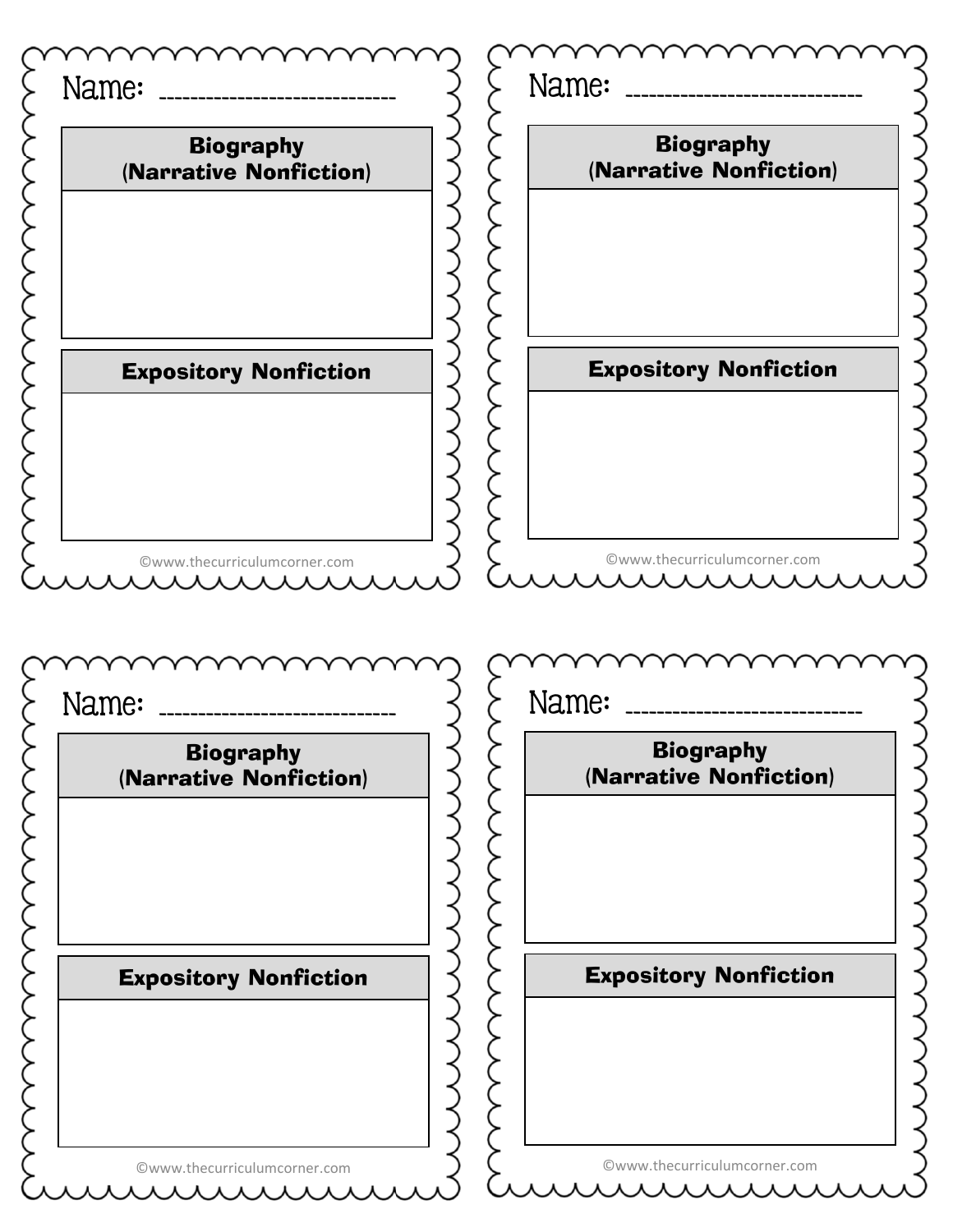|                                              | Noticings: Biographies                                                 |
|----------------------------------------------|------------------------------------------------------------------------|
| biographies? Record your thoughts and ideas. | Directions: Look through your stack of books. What do you notice about |
|                                              |                                                                        |
|                                              |                                                                        |
|                                              |                                                                        |
|                                              |                                                                        |
|                                              |                                                                        |
|                                              |                                                                        |
|                                              |                                                                        |
|                                              |                                                                        |
|                                              |                                                                        |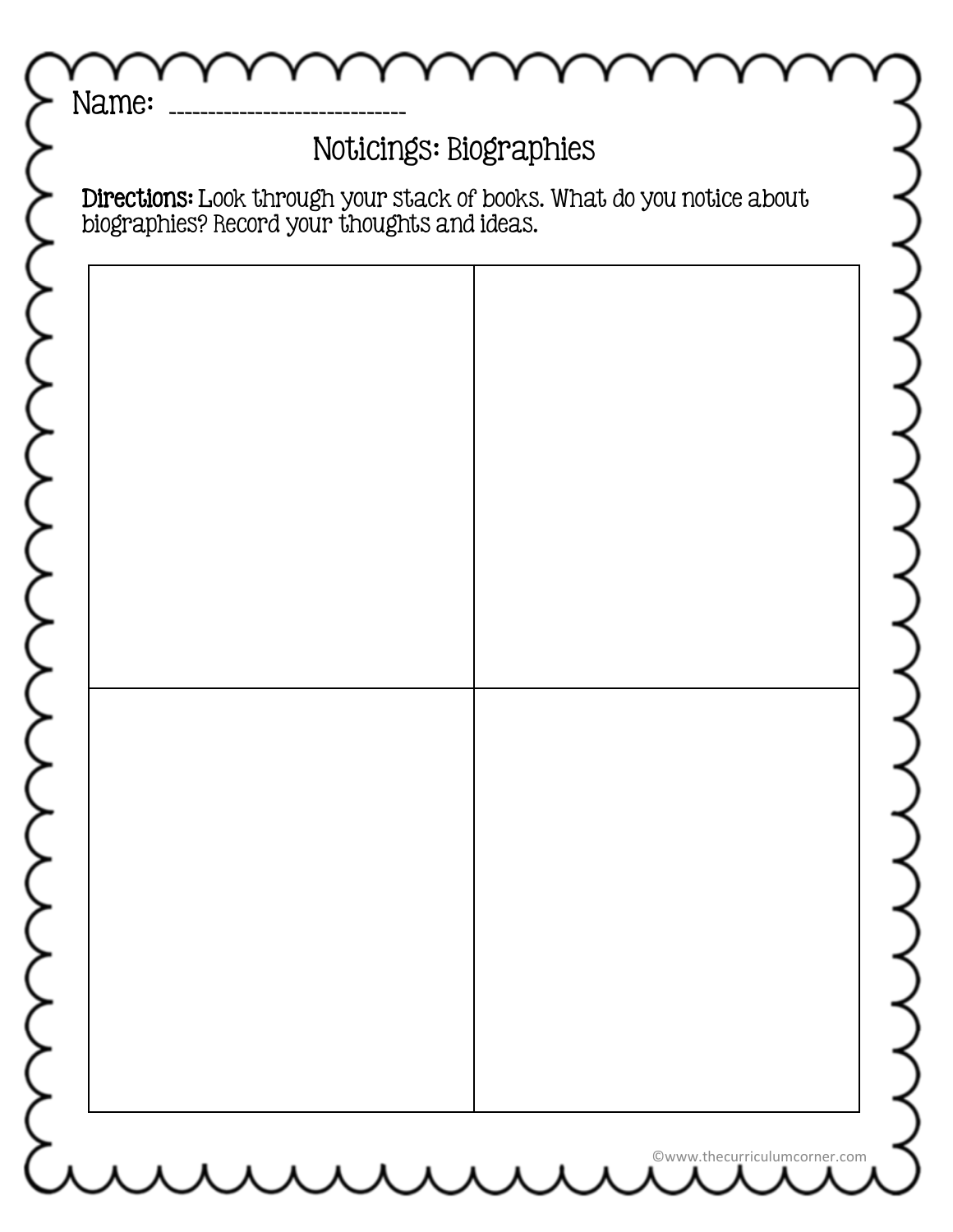|                                               | Noticings: Biographies                                                                                                                                 |                              |
|-----------------------------------------------|--------------------------------------------------------------------------------------------------------------------------------------------------------|------------------------------|
|                                               | Directions: Look through your stack of books. Find an example of a biography<br>that is narrative nonfiction and a book that is expository nonfiction. |                              |
|                                               | Biography<br>(Narrative Nonfiction)                                                                                                                    | <b>Expository Nonfiction</b> |
|                                               |                                                                                                                                                        |                              |
| Title                                         |                                                                                                                                                        |                              |
|                                               |                                                                                                                                                        |                              |
| Author                                        |                                                                                                                                                        |                              |
|                                               |                                                                                                                                                        |                              |
|                                               |                                                                                                                                                        |                              |
|                                               |                                                                                                                                                        |                              |
| This book belongs in<br>this category because |                                                                                                                                                        |                              |
|                                               |                                                                                                                                                        |                              |
|                                               |                                                                                                                                                        |                              |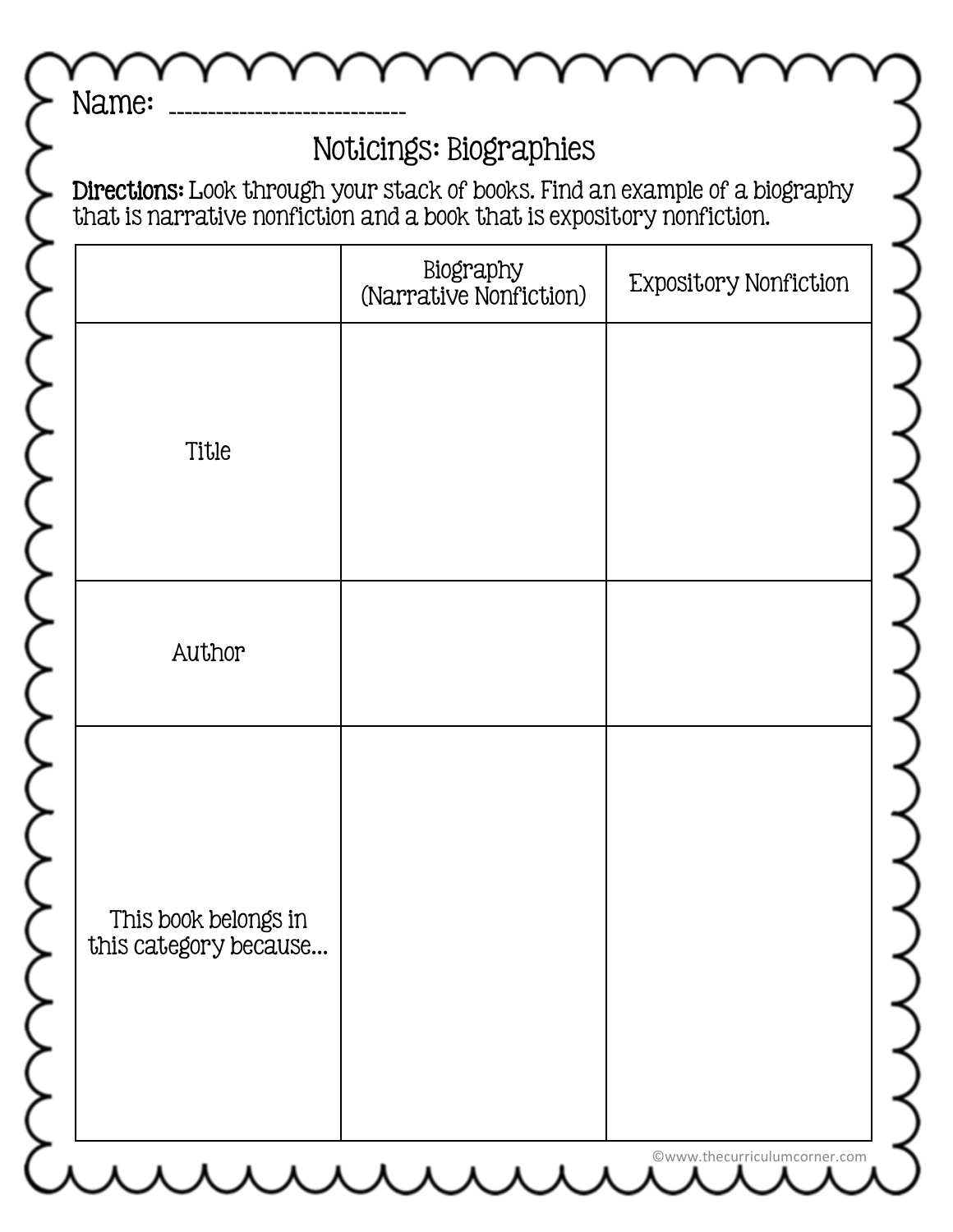| <b>Biography Story Map</b>      |                                                                               |              |
|---------------------------------|-------------------------------------------------------------------------------|--------------|
| to share what you have read.    | Directions: Choose a biography to read. When finished. Complete the story map |              |
| The focus of this biography is: | The setting is / the settings are:                                            | Time period: |
| Important events in             |                                                                               | 'S life:     |
|                                 |                                                                               |              |
|                                 |                                                                               |              |
|                                 |                                                                               |              |
|                                 |                                                                               |              |
|                                 |                                                                               |              |
|                                 |                                                                               |              |
|                                 |                                                                               |              |
|                                 |                                                                               |              |
|                                 |                                                                               |              |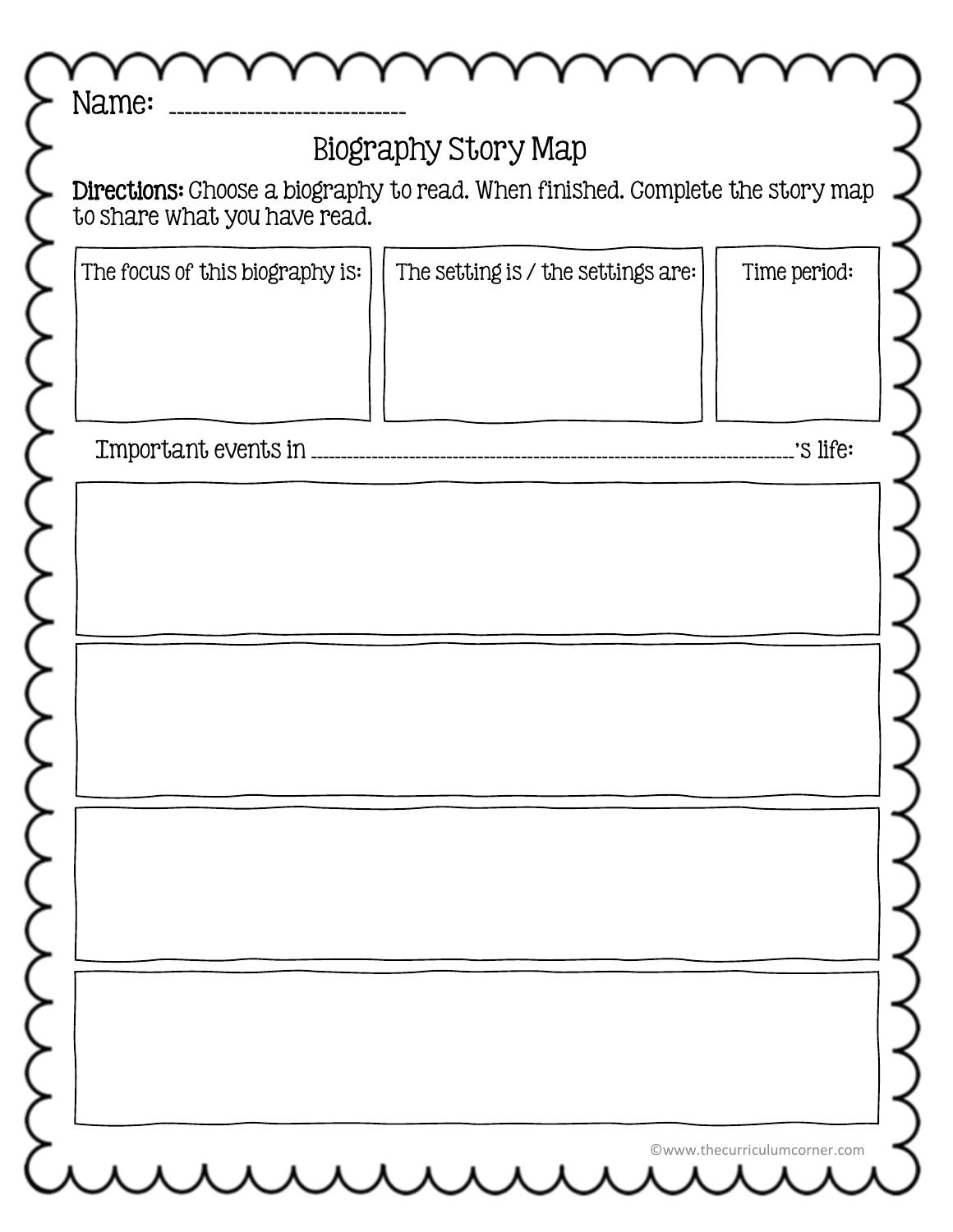|                                 | the person's name and how they influenced the character. | read, identify four people who were important to your main character. Give |
|---------------------------------|----------------------------------------------------------|----------------------------------------------------------------------------|
| The focus of this biography is: |                                                          |                                                                            |
|                                 |                                                          |                                                                            |
|                                 |                                                          |                                                                            |
|                                 |                                                          |                                                                            |
|                                 |                                                          |                                                                            |
|                                 |                                                          |                                                                            |
|                                 |                                                          |                                                                            |
|                                 |                                                          |                                                                            |
|                                 |                                                          |                                                                            |
|                                 |                                                          |                                                                            |
|                                 |                                                          |                                                                            |
|                                 |                                                          |                                                                            |
|                                 |                                                          |                                                                            |
|                                 |                                                          |                                                                            |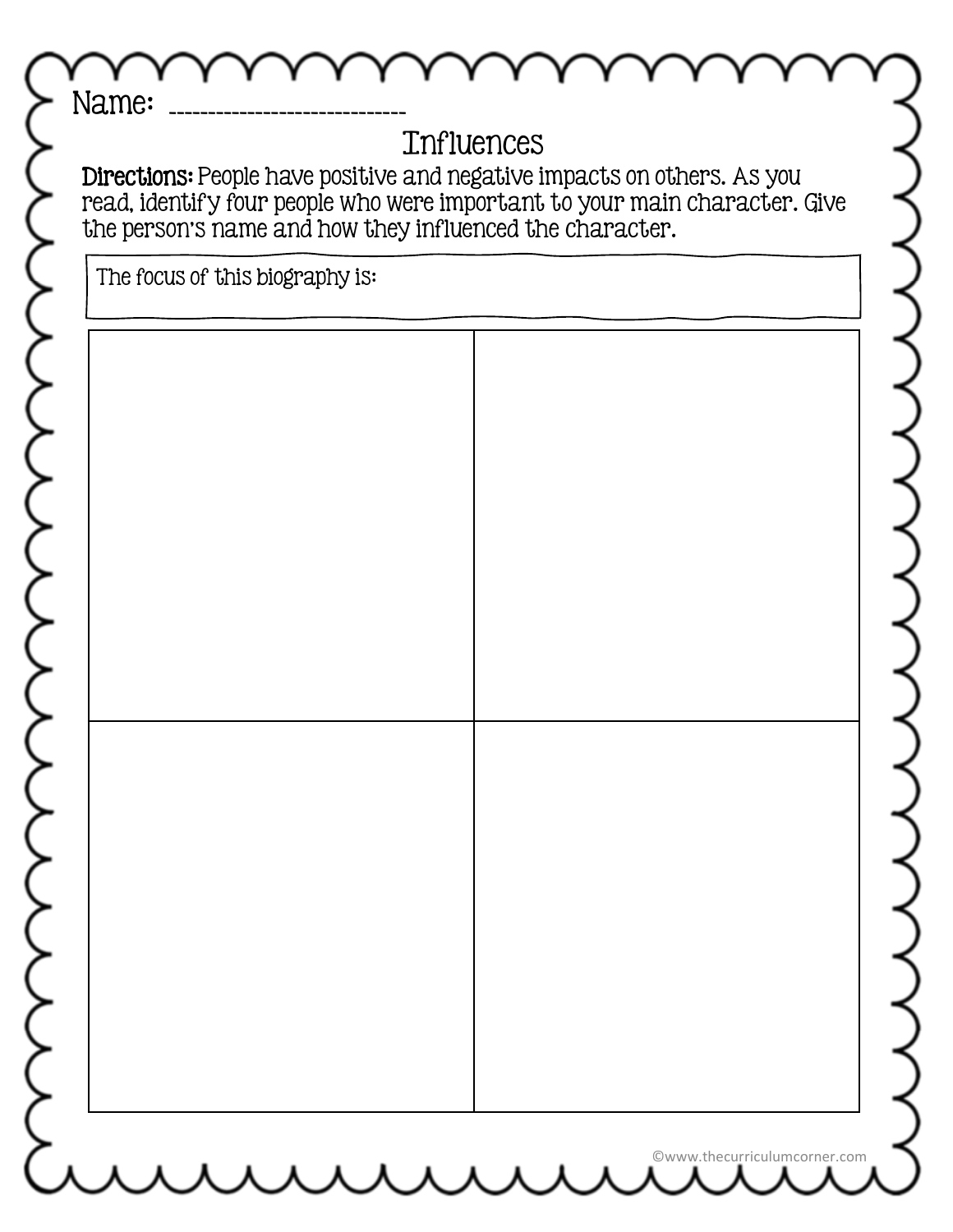| Name:<br><b>Taking Notes</b>                                                 |  |  |
|------------------------------------------------------------------------------|--|--|
| Directions: As you read, take notes to help you remember what you have read. |  |  |
| The focus of this biography is:                                              |  |  |
| <b>Childhood</b>                                                             |  |  |
|                                                                              |  |  |
|                                                                              |  |  |
|                                                                              |  |  |
|                                                                              |  |  |
|                                                                              |  |  |
| As an adult                                                                  |  |  |
|                                                                              |  |  |
|                                                                              |  |  |
|                                                                              |  |  |
|                                                                              |  |  |
| Why is this person known for?                                                |  |  |
|                                                                              |  |  |
|                                                                              |  |  |
|                                                                              |  |  |
|                                                                              |  |  |
|                                                                              |  |  |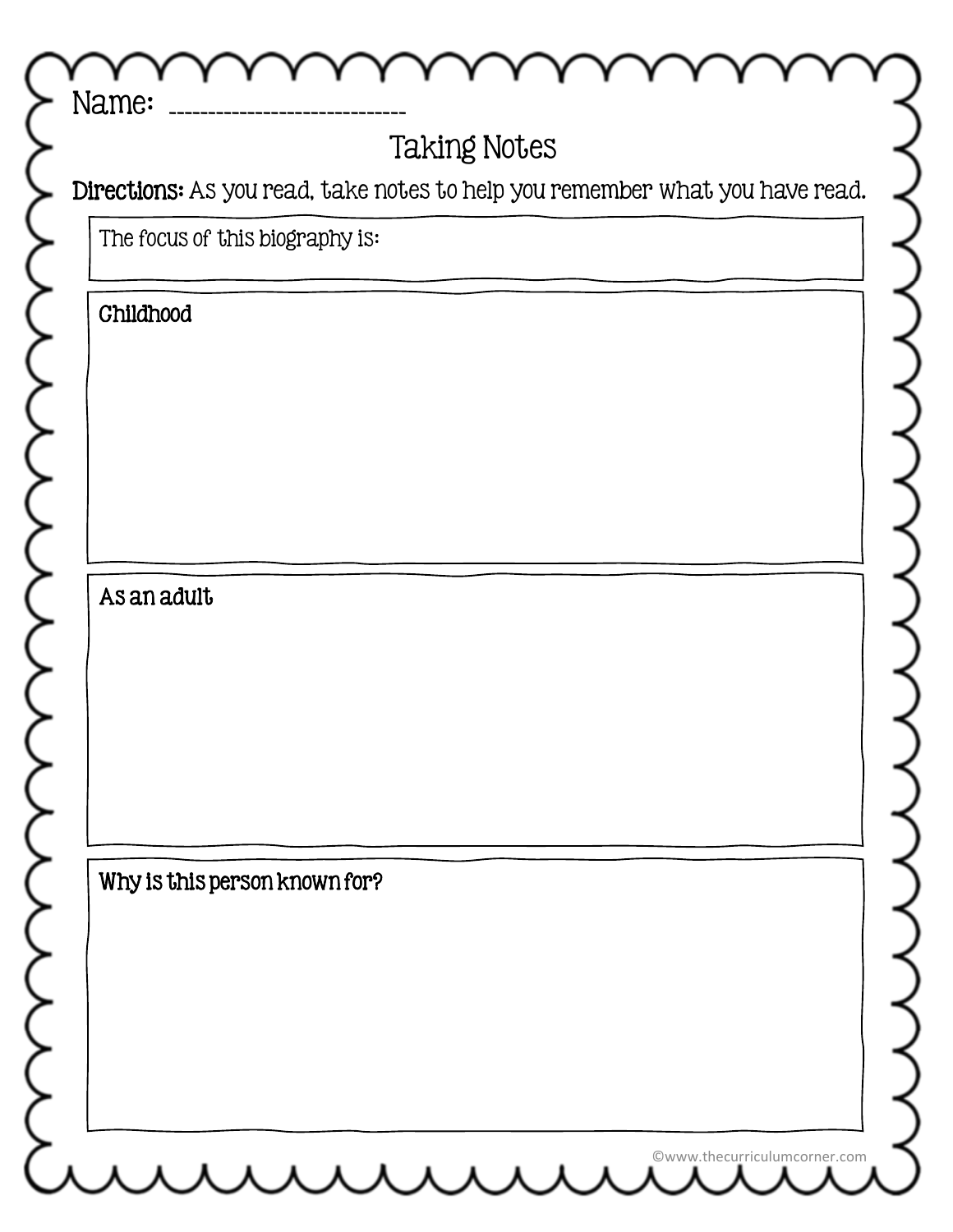| One thing I learned<br>today is             | The hardest part<br>of my character's<br>life was                     |
|---------------------------------------------|-----------------------------------------------------------------------|
| One thing that<br>surprised me was          | I think<br>should read this book<br>because                           |
| One interesting thing I<br>read was         | One person who was an<br>important part of my<br>character's life was |
| The best part of my<br>character's life was | One thing that<br>was happy / sad<br>(circle one) was                 |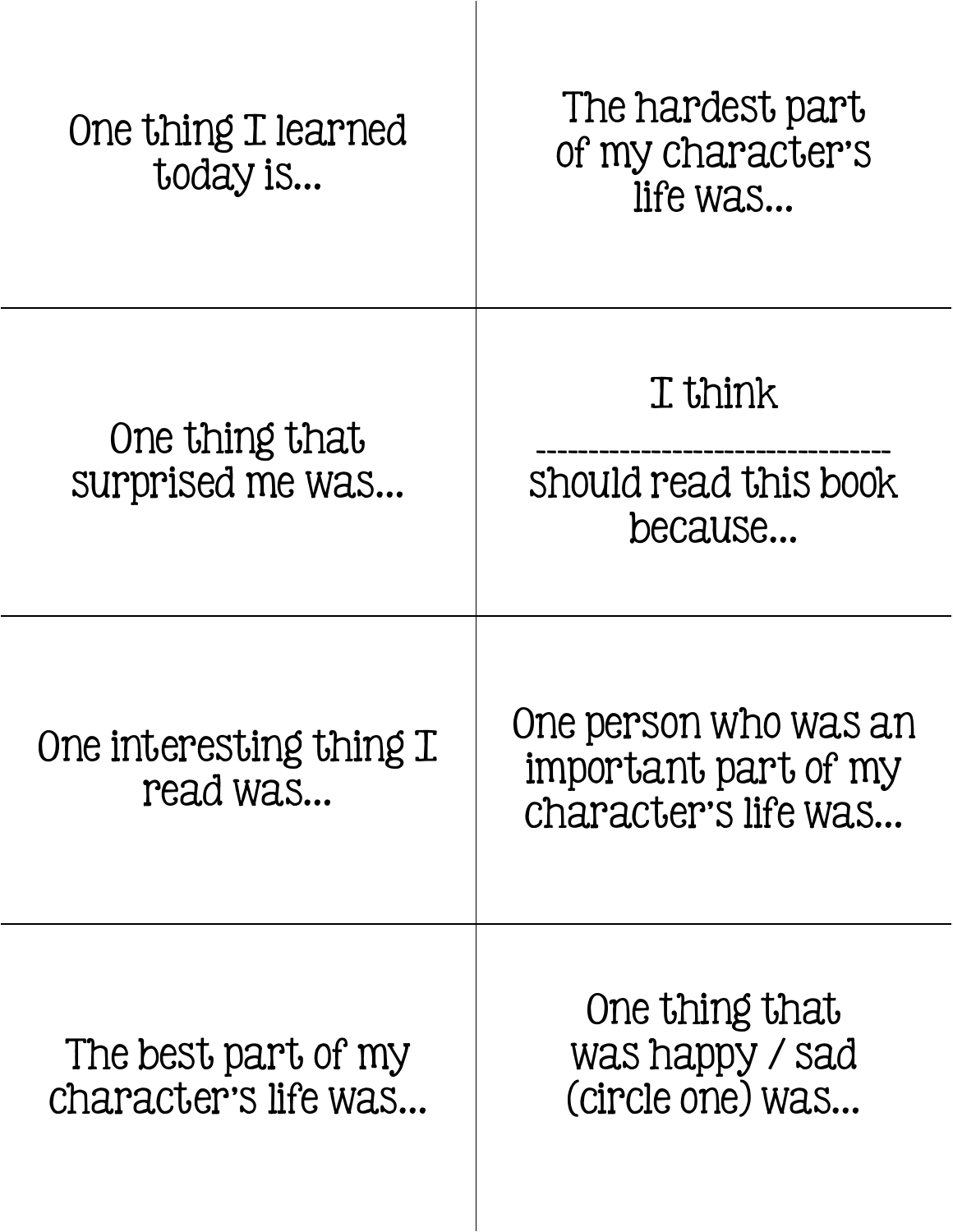| The focus of this biography is: | Directions: As you read, pretend you are the teacher. Write questions about the text. The<br>questions should ask who, what, when, where, why and how. Answer each of the questions. |  |
|---------------------------------|--------------------------------------------------------------------------------------------------------------------------------------------------------------------------------------|--|
|                                 |                                                                                                                                                                                      |  |
| Q                               |                                                                                                                                                                                      |  |
|                                 |                                                                                                                                                                                      |  |
|                                 |                                                                                                                                                                                      |  |
| A                               |                                                                                                                                                                                      |  |
|                                 |                                                                                                                                                                                      |  |
|                                 |                                                                                                                                                                                      |  |
| Q                               |                                                                                                                                                                                      |  |
|                                 |                                                                                                                                                                                      |  |
| $\mathbf{L}$                    |                                                                                                                                                                                      |  |
|                                 |                                                                                                                                                                                      |  |
|                                 |                                                                                                                                                                                      |  |
| Q                               |                                                                                                                                                                                      |  |
|                                 |                                                                                                                                                                                      |  |
| A                               |                                                                                                                                                                                      |  |
|                                 |                                                                                                                                                                                      |  |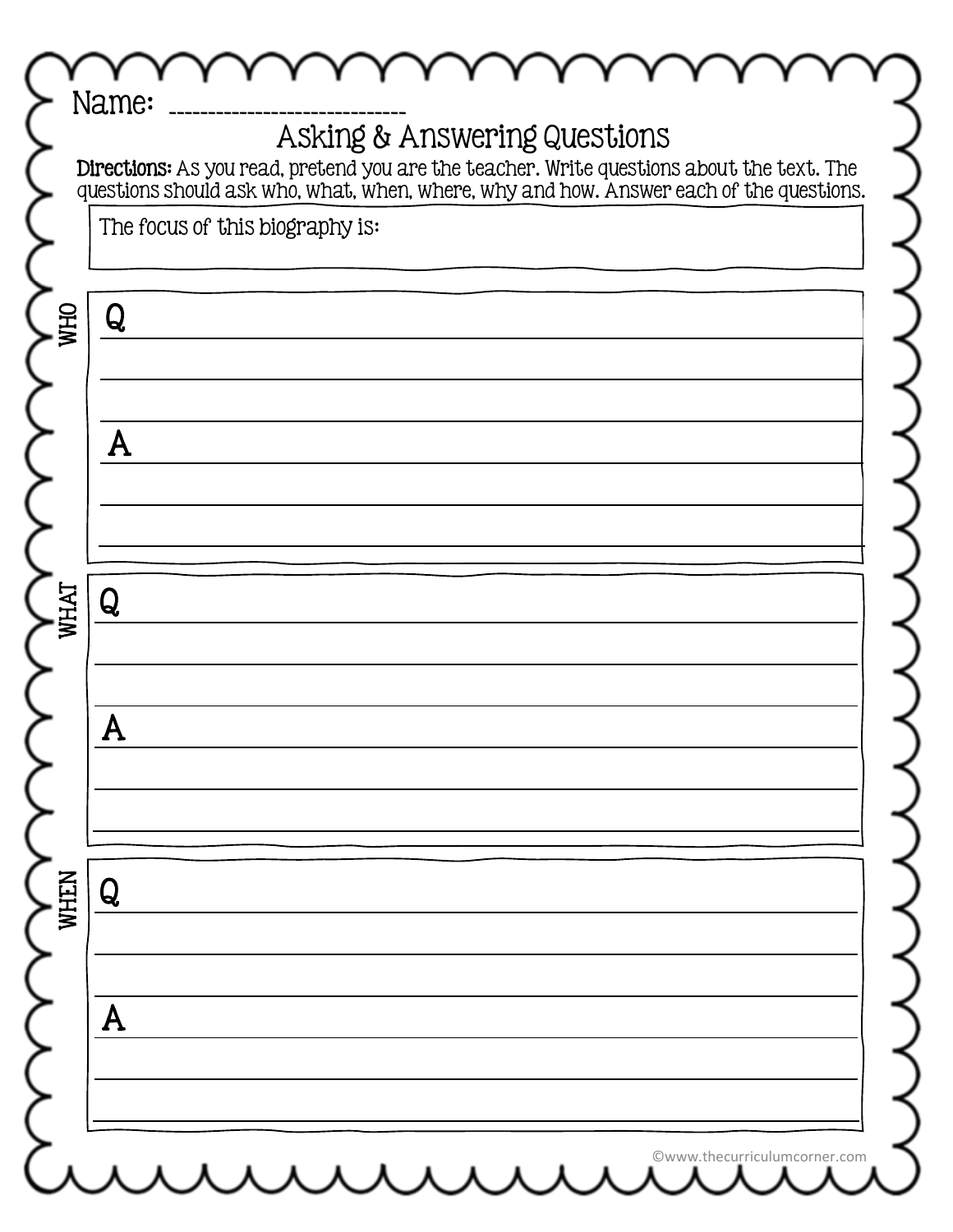| Q              |  |
|----------------|--|
|                |  |
| $\overline{A}$ |  |
|                |  |
|                |  |
|                |  |
| $\overline{Q}$ |  |
|                |  |
| ${\bf A}$      |  |
|                |  |
|                |  |
| Q              |  |
|                |  |
| ${\sf A}$      |  |
|                |  |
|                |  |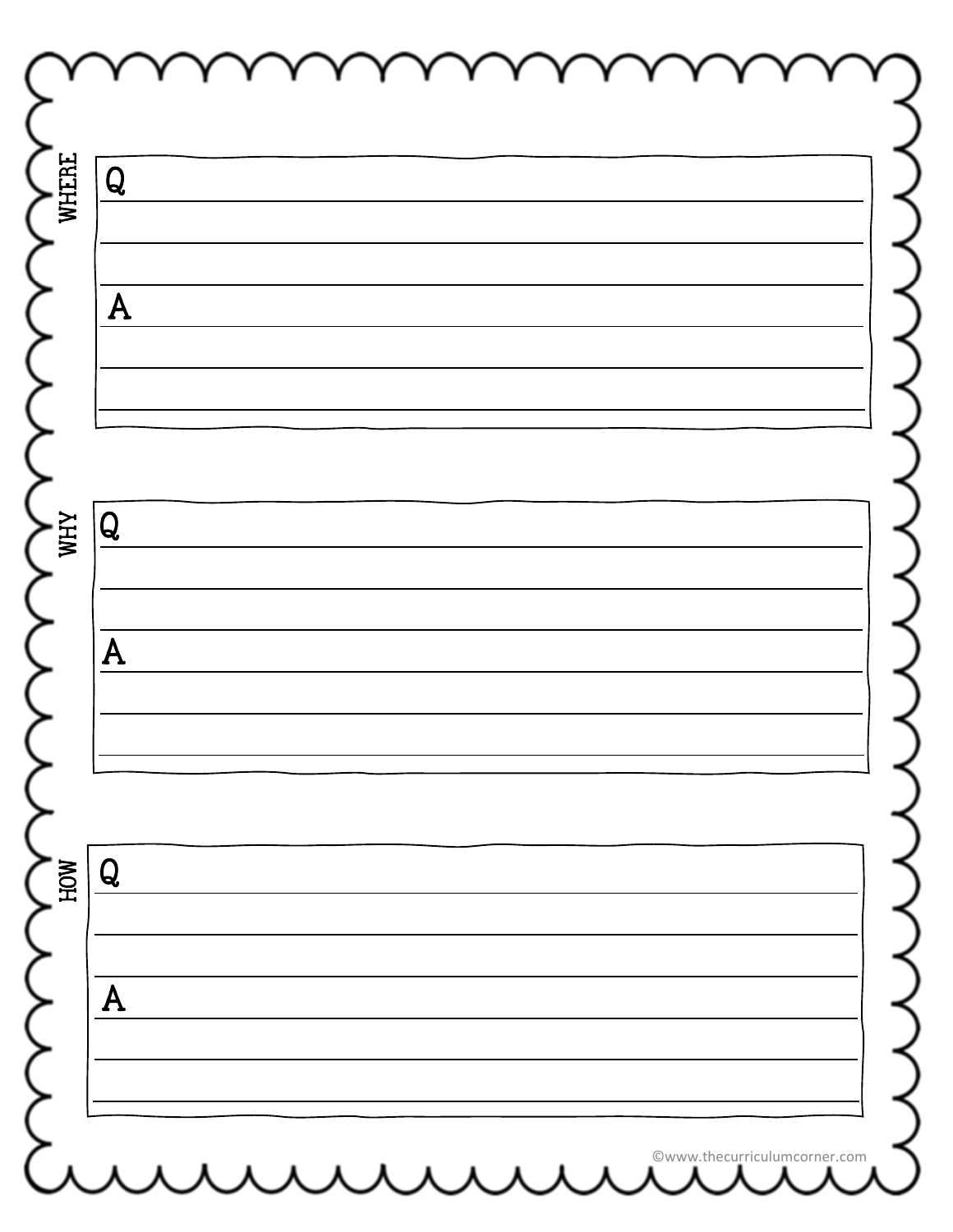| <b>Cause &amp; Effect</b><br>Directions: As you read, choose two important events in your character's |        |  |
|-------------------------------------------------------------------------------------------------------|--------|--|
| life. Record what happened. Then, record what happened as a result of the<br>event.                   |        |  |
| The focus of this biography is:                                                                       |        |  |
| cause                                                                                                 | effect |  |
|                                                                                                       |        |  |
|                                                                                                       |        |  |
|                                                                                                       |        |  |
|                                                                                                       |        |  |
|                                                                                                       |        |  |
|                                                                                                       |        |  |
|                                                                                                       |        |  |
|                                                                                                       |        |  |
|                                                                                                       |        |  |
|                                                                                                       |        |  |
|                                                                                                       |        |  |
|                                                                                                       |        |  |
|                                                                                                       |        |  |
|                                                                                                       |        |  |